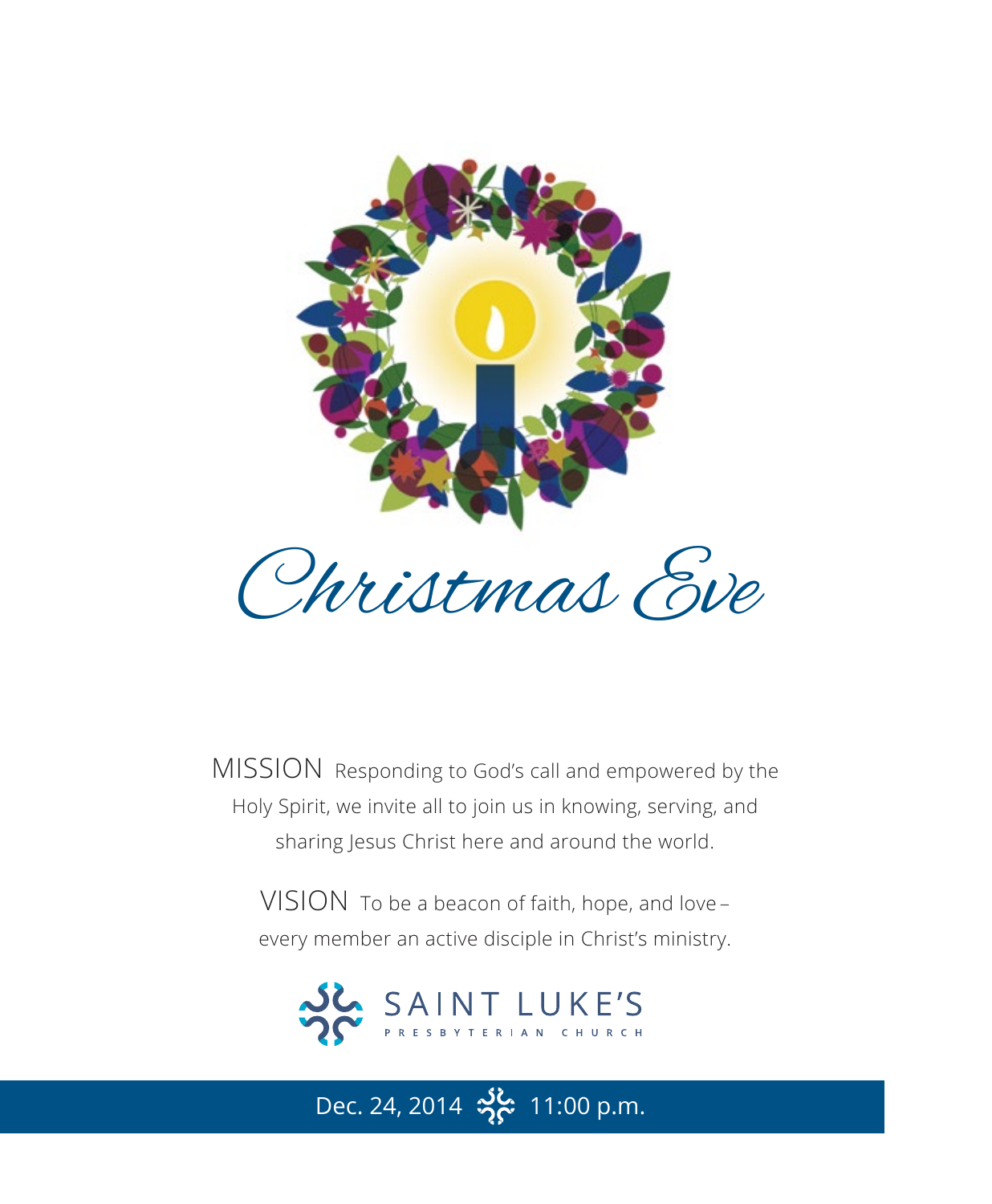

1978 Mount Vernon Road • Dunwoody, Georgia 30338 770.393.1424 • www.slpres.org

#### **WELCOME, GUESTS!**

We are delighted you are worshiping with us! We'd love to tell you more about what God is doing at Saint Luke's throughout the year. Just ask anyone around you, contact Pastor Steve Vance (stevevance@slpres.org), or visit our website (slpres.org). We hope to see you again soon.

## **December 24, 2014 Christmas Eve**

#### **Liturgical Color:** White

*White is used on days we celebrate the redemptive work of Jesus Christ, such as Christmas, Easter and Communion Sundays.* 

**DURING** the Welcome, please print the requested information on the Friendship Pad and pass the Friendship Pad down the pew.

**FOR MORE** information about our programs, ministries or membership, please contact Pastor Steve Vance at 770.393.1424.

**ASSISTIVE** hearing devices, large print hymnals, large print bulletins and pew cushions are available. Please contact an usher for further assistance.

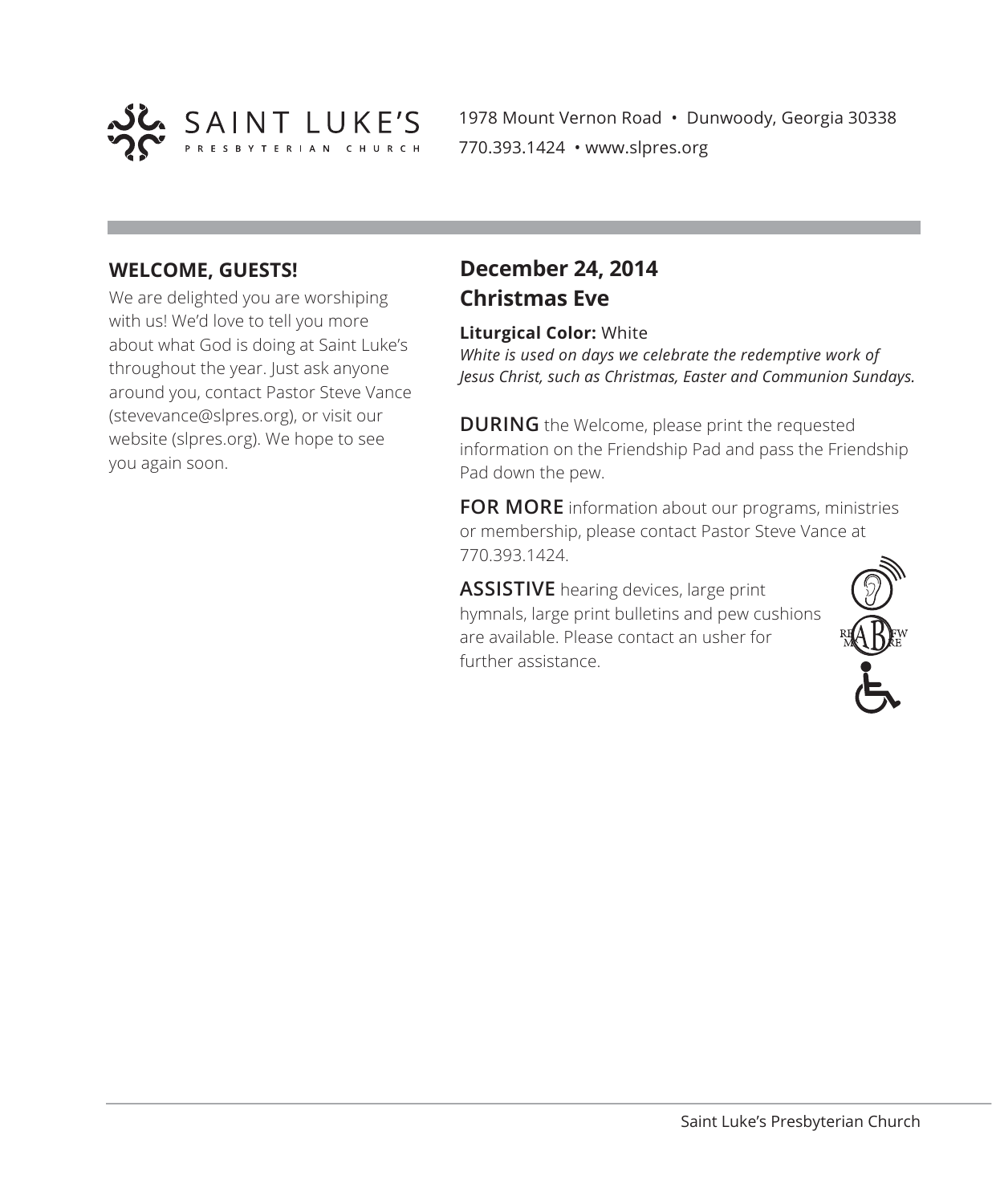### **In Preparation for Worship**

 Therefore, the Lord Himself will give you this sign: the virgin shall be with child, and bear a son, and shall name him Immanuel. *Isaiah 7:14*



\* Hymn #56

**Hymn #56** The First Nowell *THE FIRST NOWELL*

### **Call to Confession**  \*

Leader: The Lord be with you. **People: And also with you.** Leader: Let us pray.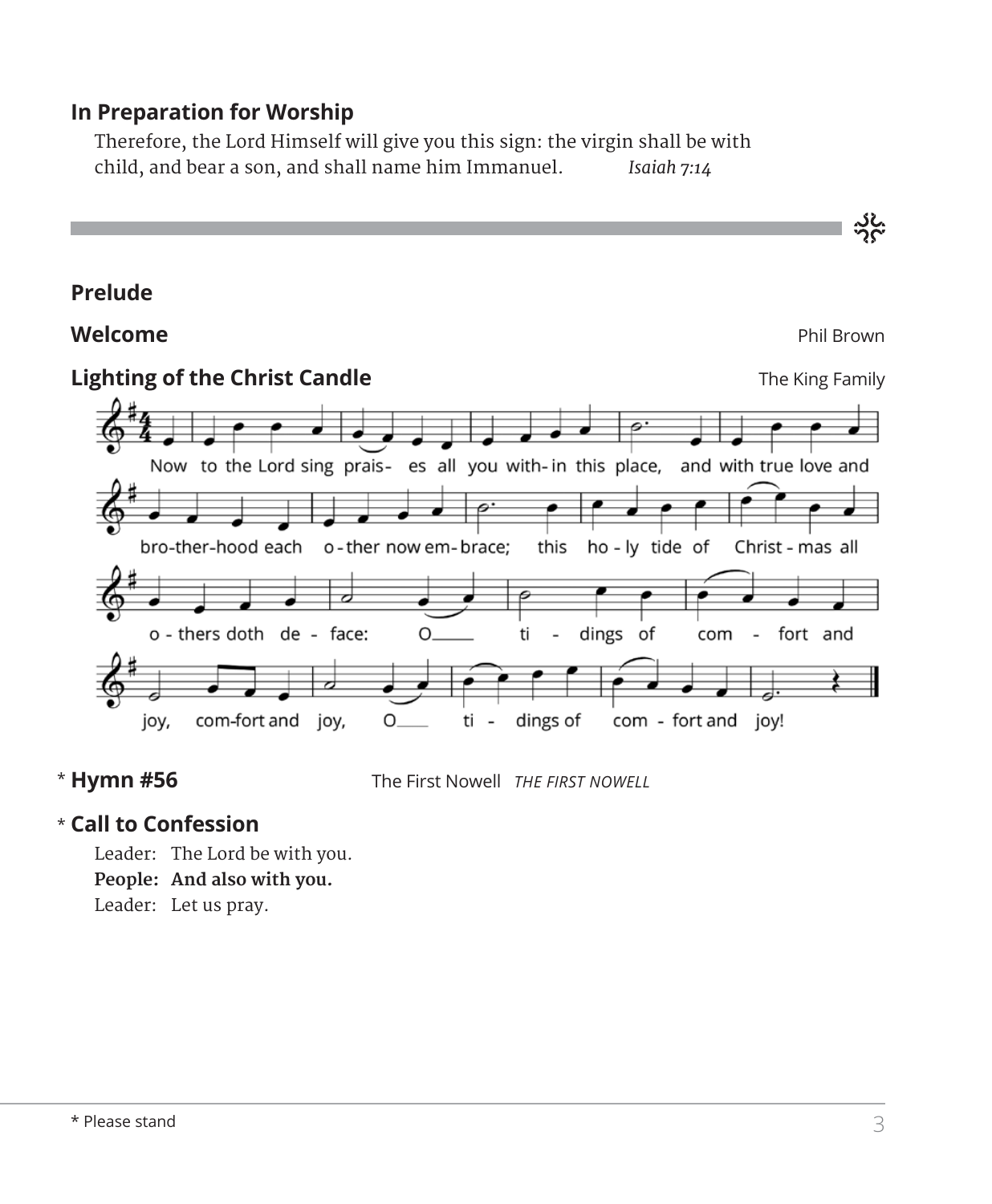### **Prayer of Confession** \*

 **Almighty God, Light of the World, You caused light to shine out of darkness in the advent of Jesus our Christ; You continually open to us the ways we are to prepare. We confess our unwillingness to see the light and to walk in Your ways. We have not always opened our eyes to the needs of others, and our feet have wandered from the paths of justice and peace. We ask that the Spirit of Christ be born anew within us, that our hearts may be stirred to glorify the nativity with acts of compassion and service. Listen as we silently pray...** *(time of silent confession)*

Leader: Lord, in Your mercy,

**All: Hear our prayer, Amen.**

### **Assurance of Forgiveness** \*

### **Song of Praise**  \*

Gloria in excelsis Deo. Gloria in excelsis Deo.

| <b>Old Testament Reading</b>                                                               | Isaiah 9:2-7; page 638    |             |
|--------------------------------------------------------------------------------------------|---------------------------|-------------|
| Leader: The Word of the Lord.<br>People: Thanks be to God.                                 |                           |             |
| <b>New Testament Reading</b><br>Leader: The Word of the Lord.<br>People: Thanks be to God. | Luke 2:1-20; page 58      |             |
| <b>Sermon</b>                                                                              | The Light in Our Darkness | Steve Vance |

**Hymn #47** Still, Still, Still *STILL, STILL, STILL*

# **\* Affirmation of Faith** Nicene Creed

 **We believe in one God, the Father, the Almighty, maker of heaven and earth, of all that is, seen and unseen. We believe in one Lord, Jesus Christ, the only Son of God, eternally begotten of the Father, God from God, Light from Light, true God from true God, begotten, not made, of one Being with the Father; through Him all things were made. For us and for our salvation He came down from heaven, was incarnate of the Holy Spirit and the Virgin Mary and became truly human. For our sake He was crucified under Pontius Pilate; He suffered death and was buried. On the third day He rose again in accordance with the Scriptures; He ascended into heaven and is seated on the right hand of the Father. He will come again in glory to judge the living and the dead, and His kingdom will have no end. We believe in the Holy Spirit, the Lord, the giver of life, Who proceeds from the**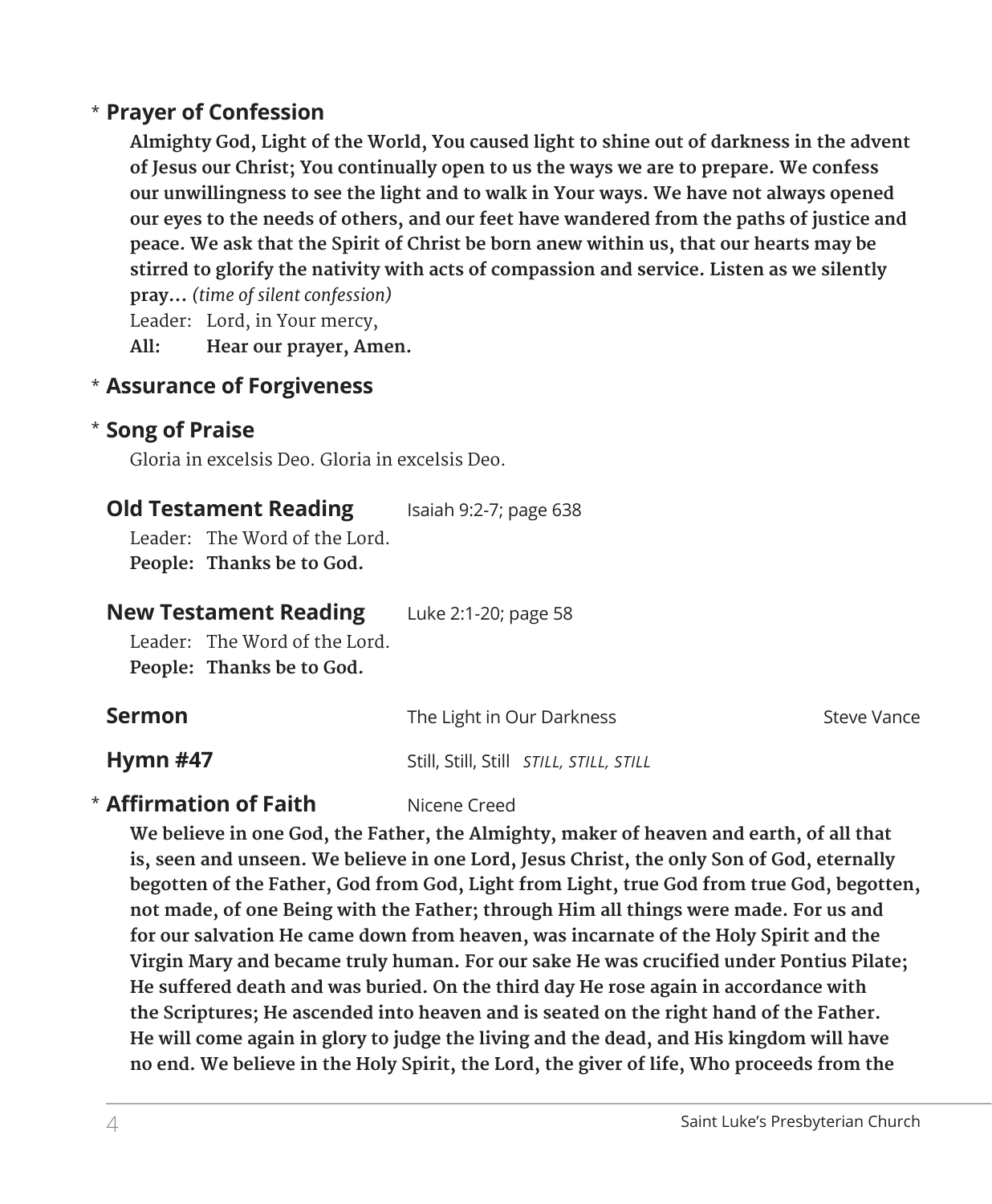**Father and the Son, Who with the Father and the Son is worshiped and glorified. Who has spoken through the prophets. We believe in one holy catholic and apostolic church. We acknowledge one baptism for the forgiveness of sins. We look for the resurrection of the dead, and the life of the world to come. Amen.**



# **Prayer of Dedication** \*

# **Passing of the Peace** \*

Leader: May the peace of Christ be with you. **People: And also with you.**

## **The Lord's Supper**

Communion will be served by intinction (dipping the bread into the cup). If you would like to be served where you are sitting, please raise your hand. Everyone is invited to participate in the sacrament. Children who have discussed the sacrament with their parents and/or a pastor are welcome. The cup holds grape juice, not wine, during this service. A server with gluten-free wafers will be standing directly in front of the communion table for those who prefer this option.

## **The Lord's Prayer**

**Our Father Who art in heaven, hallowed be Thy name. Thy kingdom come, Thy will be done, on earth as it is in heaven. Give us this day our daily bread; and forgive us our debts, as we forgive our debtors; and lead us not into temptation, but deliver us from evil. For Thine is the kingdom and the power and the glory, forever. Amen.**

### **Communion Music**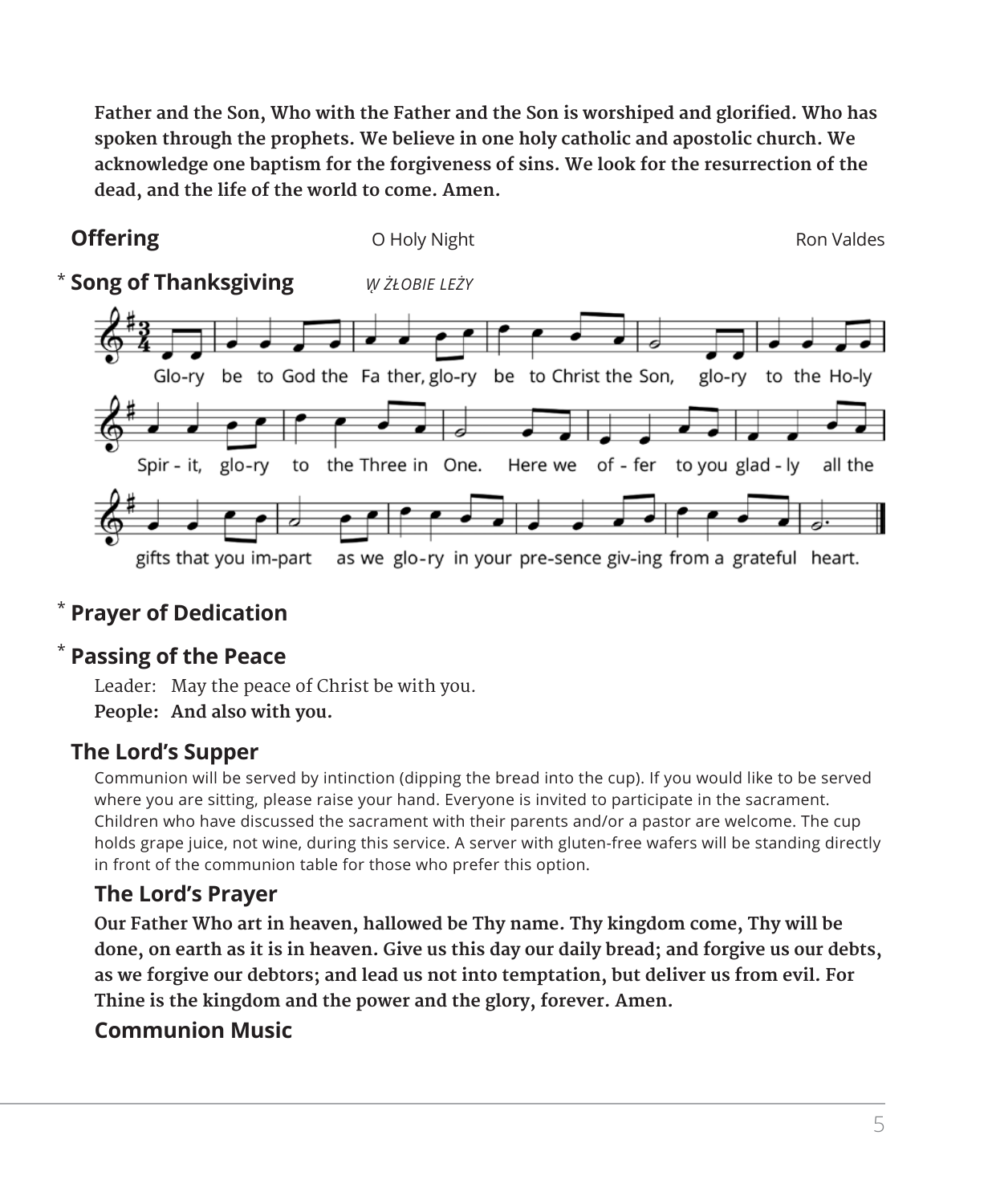## **Christmas Prayer**

## \* **Candle Lighting**

 The ushers will light a candle at the end of each pew. Please receive the light by dipping your candle into the lighted candle and passing the light to your neighbor.

## \* Hymn #60

**Silent Night** *STILLE NACHT* 

 **Silent night, holy night! All is calm, all is bright, round yon virgin mother and Child! Holy Infant, so tender and mild, sleep in heavenly peace, sleep in heavenly peace. Silent night, holy night! Shepherds quake at the sight.Glories stream from heaven afar, heavenly hosts sing "Alleluia! Christ the Savior is born, Christ the Savior is born!" Silent night, holy night! Son of God, love's pure light. Radiant beams from Thy holy face, With the dawn of redeeming grace, Jesus, Lord, at Thy birth, Jesus, Lord, at Thy birth. Silent night, holy night! Wondrous star, lend thy light. With the angels let us sing, "Alleluia to our King! Christ the Savior is born, Christ the Savior is born!"**

## \* **Benediction**

## \* Postlude

**Postlude** Postlude on Christmas Carols *Alexandre Guilmant*

WORSHIP NOTES: Thank you to: Janis Young, piano; Ron Valdes, vocals.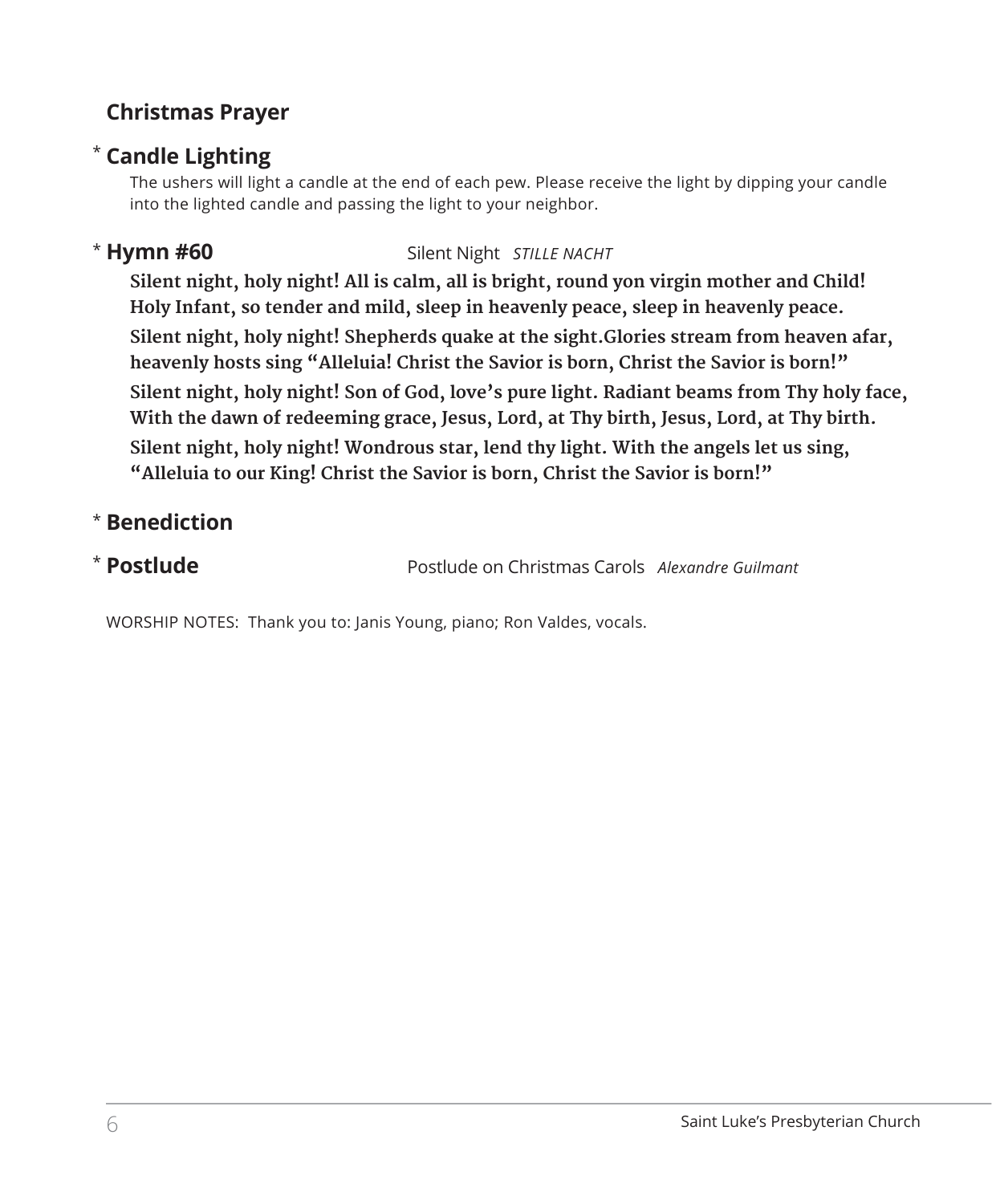Therefore, the Lord Himself will give you this sign: the virgin shall be with child, and bear a son, and shall name him

 $\overline{\phantom{a}}$ 

Emmanuel.

ISAIAH 7:14

 $\overline{\phantom{a}}$